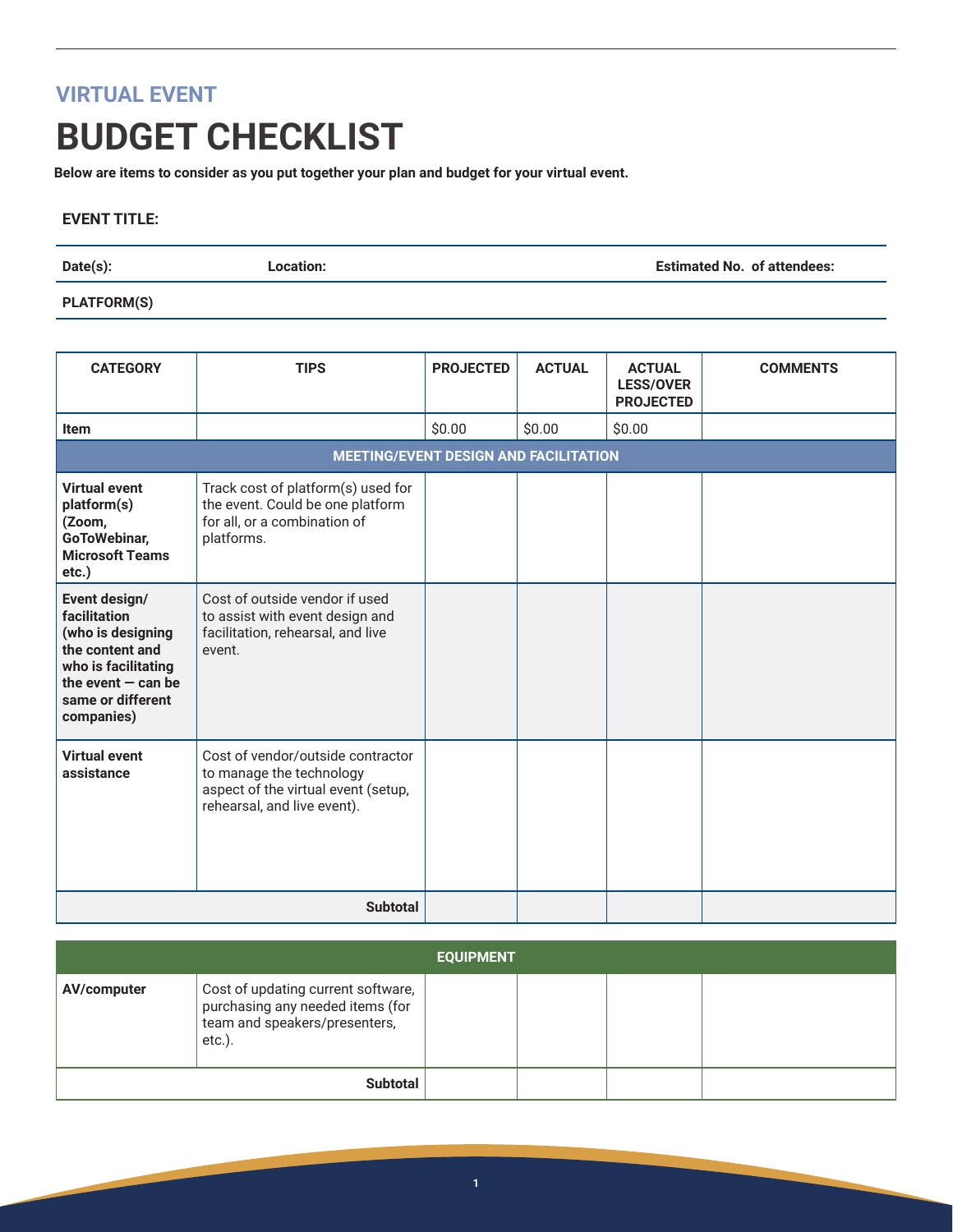| <b>CATEGORY</b>                                 | <b>TIPS</b>                                                                                                                                                   | <b>PROJECTED</b> | <b>ACTUAL</b> | <b>ACTUAL</b><br><b>LESS/OVER</b><br><b>PROJECTED</b> | <b>COMMENTS</b> |  |  |
|-------------------------------------------------|---------------------------------------------------------------------------------------------------------------------------------------------------------------|------------------|---------------|-------------------------------------------------------|-----------------|--|--|
| <b>EVENT COMMUNICATIONS</b>                     |                                                                                                                                                               |                  |               |                                                       |                 |  |  |
| <b>Announcements</b>                            | Track costs of creating,<br>editing, and deploying event<br>communications - whether<br>handled internally or through<br>vendor. (Tracking internal time will |                  |               |                                                       |                 |  |  |
| <b>Press releases</b>                           |                                                                                                                                                               |                  |               |                                                       |                 |  |  |
| <b>Attendee</b><br>communications               | let you see if it might be cost-<br>effective to outsource this for<br>future events.)                                                                        |                  |               |                                                       |                 |  |  |
| <b>Speaker</b><br>communications                |                                                                                                                                                               |                  |               |                                                       |                 |  |  |
| <b>VIP</b><br>communications                    |                                                                                                                                                               |                  |               |                                                       |                 |  |  |
| <b>Emcee talking</b><br>points                  |                                                                                                                                                               |                  |               |                                                       |                 |  |  |
| Housekeeping<br>notes                           |                                                                                                                                                               |                  |               |                                                       |                 |  |  |
| <b>Survey and cover</b><br>message              |                                                                                                                                                               |                  |               |                                                       |                 |  |  |
| Thank-you notes<br>and post-event<br>evaluation |                                                                                                                                                               |                  |               |                                                       |                 |  |  |
|                                                 |                                                                                                                                                               |                  |               |                                                       |                 |  |  |

| <b>EVENT PROGRAMMING</b>                        |                                                                                                                                         |  |  |  |  |  |
|-------------------------------------------------|-----------------------------------------------------------------------------------------------------------------------------------------|--|--|--|--|--|
| <b>Registration</b><br>configuration            | Track cost of software used for<br>website/registration (Google<br>form, Cvent, registration software<br>system, email response, etc.). |  |  |  |  |  |
| <b>Mobile app</b>                               | Cost for setting up and using<br>mobile apps for events.                                                                                |  |  |  |  |  |
| Credit card/<br>merchant fees                   | Credit card/merchant fees<br>associated with processing<br>registration fees.                                                           |  |  |  |  |  |
| <b>Entertainment</b>                            | Track costs for any non-content<br>related entertainment such as<br>music or fun activity.                                              |  |  |  |  |  |
| <b>Presentation</b><br>graphics<br>Interpreters | Review contracts and circle back<br>with team to make any necessary<br>changes from the original<br>estimate.                           |  |  |  |  |  |
|                                                 |                                                                                                                                         |  |  |  |  |  |
|                                                 | <b>Subtotal</b>                                                                                                                         |  |  |  |  |  |